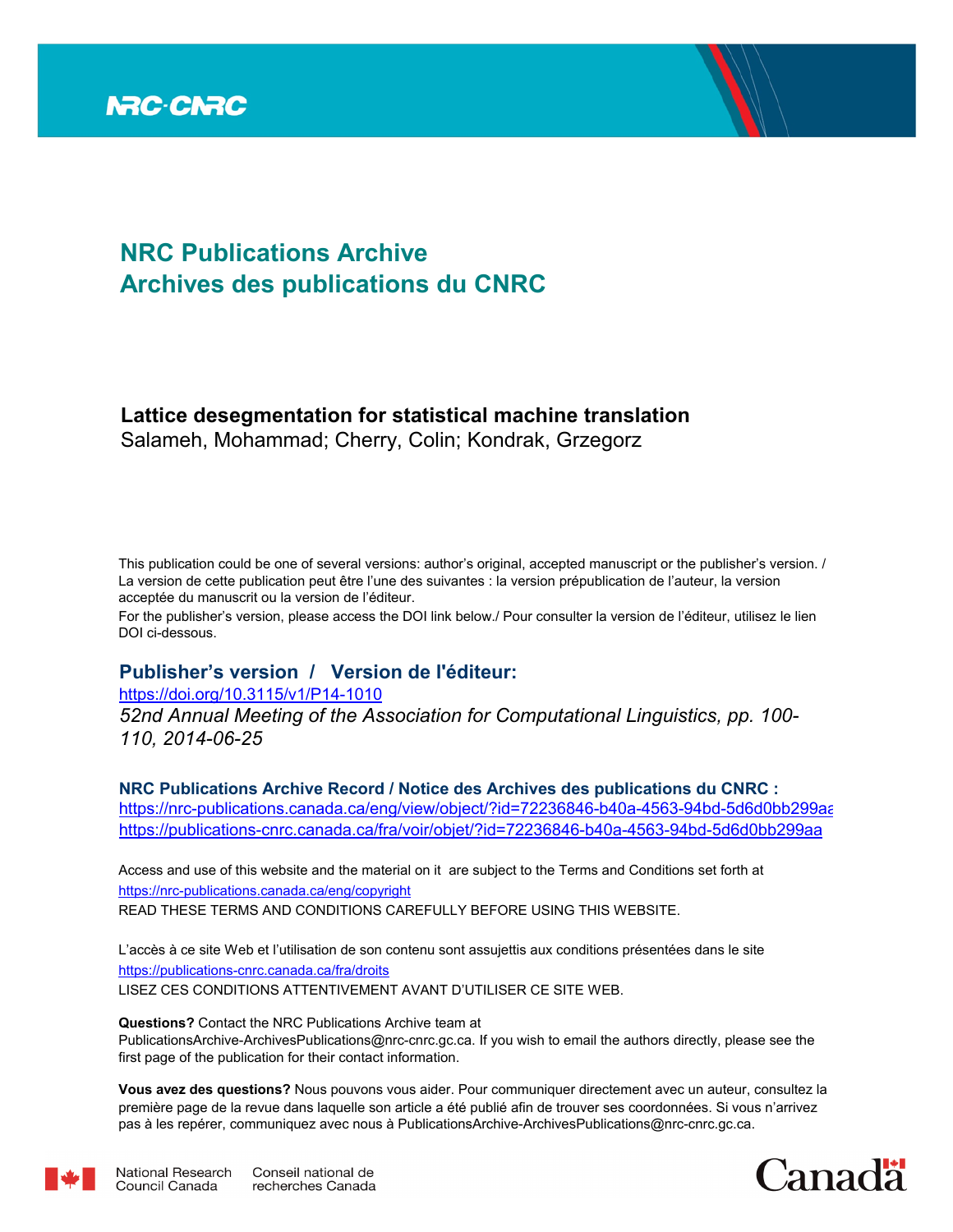# Lattice Desegmentation for Statistical Machine Translation

Mohammad Salameh† Colin Cherry‡ Grzegorz Kondrak†

University of Alberta 1200 Montreal Road Edmonton, AB, T6G 2E8, Canada Ottawa, ON, K1A 0R6, Canada {msalameh,gkondrak}@ualberta.ca Colin.Cherry@nrc-cnrc.gc.ca

†Department of Computing Science ‡National Research Council Canada

# **Abstract**

Morphological segmentation is an effective sparsity reduction strategy for statistical machine translation (SMT) involving morphologically complex languages. When translating into a segmented language, an extra step is required to desegment the output; previous studies have desegmented the 1-best output from the decoder. In this paper, we expand our translation options by desegmenting  $n$ -best lists or lattices. Our novel lattice desegmentation algorithm effectively combines both segmented and desegmented views of the target language for a large subspace of possible translation outputs, which allows for inclusion of features related to the desegmentation process, as well as an unsegmented language model (LM). We investigate this technique in the context of English-to-Arabic and English-to-Finnish translation, showing significant improvements in translation quality over desegmentation of 1-best decoder outputs.

# 1 Introduction

Morphological segmentation is considered to be indispensable when translating between English and morphologically complex languages such as Arabic. Morphological complexity leads to much higher type to token ratios than English, which can create sparsity problems during translation model estimation. Morphological segmentation addresses this issue by splitting surface forms into meaningful morphemes, while also performing orthographic transformations to further reduce sparsity. For example, the Arabic noun للدول *lldwl* "to the countries" is segmented as *l+* "to" *Aldwl* "the countries". When translating from Arabic, this segmentation process is performed as input preprocessing and is otherwise transparent to the translation system. However, when translating into Arabic, the decoder produces segmented output, which must be desegmented to produce readable text. For example, *l+ Aldwl* must be converted to *lldwl*.

Desegmentation is typically performed as a post-processing step that is independent from the decoding process. While this division of labor is useful, the pipeline approach may prevent the desegmenter from recovering from errors made by the decoder. Despite the efforts of the decoder's various component models, the system may produce mismatching segments, such as *s+ hzymp*, which pairs the future particle *s+* "will" with a noun *hzymp* "defeat", instead of a verb. In this scenario, there is no right desegmentation; the postprocessor has been dealt a losing hand.

In this work, we show that it is possible to maintain the sparsity-reducing benefit of segmentation while translating directly into unsegmented text. We desegment a large set of possible decoder outputs by processing *n*-best lists or lattices, which allows us to consider both the segmented and desegmented output before locking in the decoder's decision. We demonstrate that significant improvements in translation quality can be achieved by training a linear model to re-rank this transformed translation space.

# 2 Related Work

Translating into morphologically complex languages is a challenging and interesting task that has received much recent attention. Most techniques approach the problem by transforming the target language in some manner before training the translation model. They differ in what transformations are performed and at what stage they are reversed. The transformation might take the form of a morphological analysis or a morphological segmentation.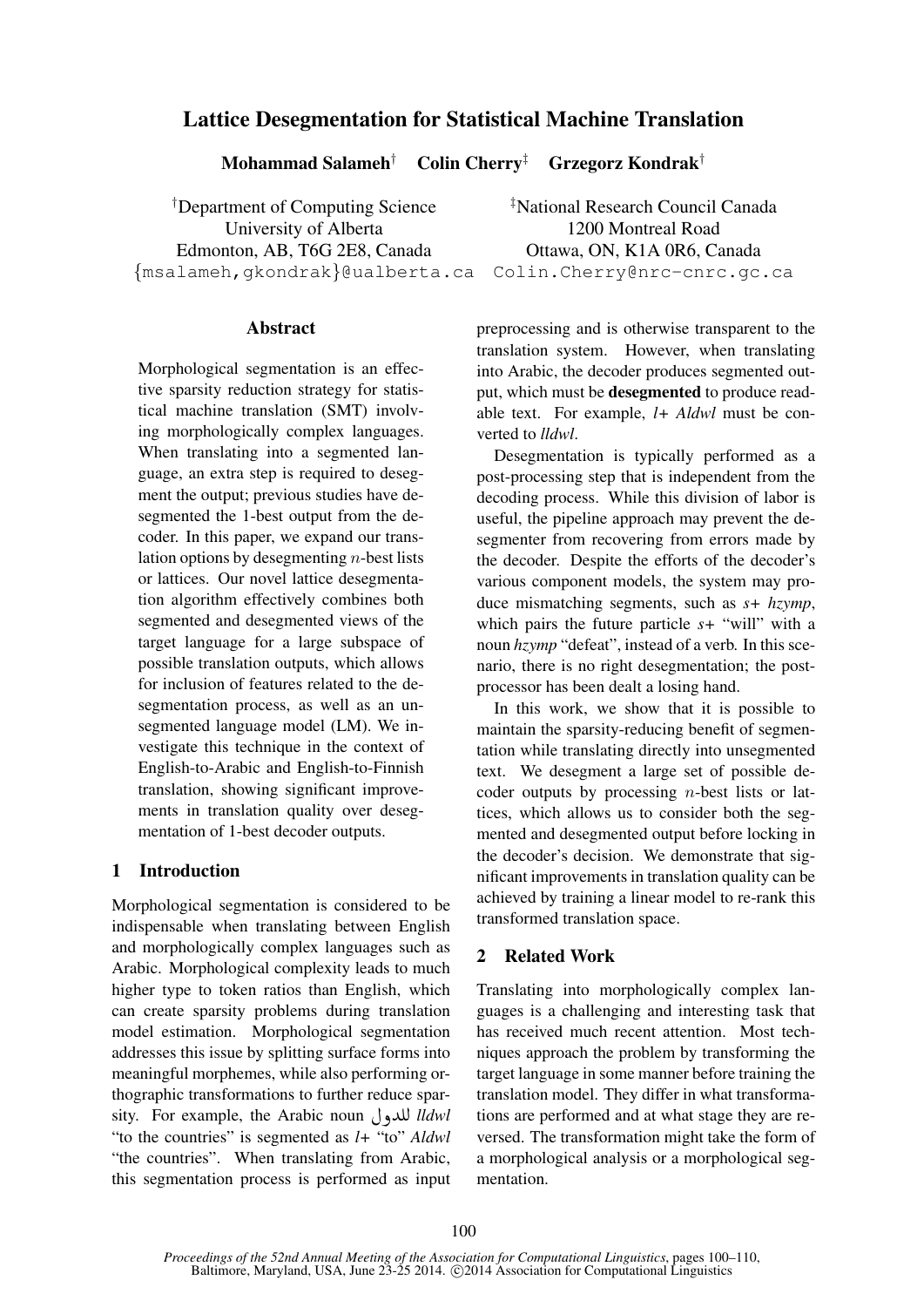# 2.1 Morphological Analysis

Many languages have access to morphological analyzers, which annotate surface forms with their lemmas and morphological features. Bojar (2007) incorporates such analyses into a factored model, to either include a language model over target morphological tags, or model the generation of morphological features. Other approaches train an SMT system to predict lemmas instead of surface forms, and then inflect the SMT output as a postprocessing step (Minkov et al., 2007; Clifton and Sarkar, 2011; Fraser et al., 2012; El Kholy and Habash, 2012b). Alternatively, one can reparameterize existing phrase tables as exponential models, so that translation probabilities account for source context and morphological features (Jeong et al., 2010; Subotin, 2011). Of these approaches, ours is most similar to the translate-then-inflect approach, except we translate and then desegment. In particular, Toutanova et al. (2008) inflect and re-rank n-best lists in a similar manner to how we desegment and re-rank n-best lists or lattices.

# 2.2 Morphological Segmentation

Instead of producing an abstract feature layer, morphological segmentation transforms the target sentence by segmenting relevant morphemes, which are then handled as regular tokens during alignment and translation. This is done to reduce sparsity and to improve correspondence with the source language (usually English). Such a segmentation can be produced as a byproduct of analysis (Oflazer and Durgar El-Kahlout, 2007; Badr et al., 2008; El Kholy and Habash, 2012a), or may be produced using an unsupervised morphological segmenter such as Morfessor (Luong et al., 2010; Clifton and Sarkar, 2011). Work on target language morphological segmentation for SMT can be divided into three subproblems: segmentation, desegmentation and integration. Our work is concerned primarily with the integration problem, but we will discuss each subproblem in turn.

The usefulness of a target segmentation depends on its correspondence to the source language. If a morphological feature does not manifest itself as a separate token in the source, then it may be best to leave its corresponding segment attached to the stem. A number of studies have looked into what granularity of segmentation is best suited for a particular language pair (Oflazer and Durgar El-Kahlout, 2007; Badr et al., 2008; Clifton and Sarkar, 2011; El Kholy and Habash, 2012a). Since our focus here is on integrating segmentation into the decoding process, we simply adopt the segmentation strategies recommended by previous work: the Penn Arabic Treebank scheme for English-Arabic (El Kholy and Habash, 2012a), and an unsupervised scheme for English-Finnish (Clifton and Sarkar, 2011).

Desegmentation is the process of converting segmented words into their original surface form. For many segmentations, especially unsupervised ones, this amounts to simple concatenation. However, more complex segmentations, such as the Arabic tokenization provided by MADA (Habash et al., 2009), require further orthographic adjustments to reverse normalizations performed during segmentation. Badr et al. (2008) present two Arabic desegmentation schemes: table-based and rule-based. El Kholy and Habash (2012a) provide an extensive study on the influence of segmentation and desegmentation on English-to-Arabic SMT. They introduce an additional desegmentation technique that augments the table-based approach with an unsegmented language model. Salameh et al. (2013) replace rule-based desegmentation with a discriminatively-trained character transducer. In this work, we adopt the Table+Rules approach of El Kholy and Habash (2012a) for English-Arabic, while concatenation is sufficient for English-Finnish.

Work on integration attempts to improve SMT performance for morphologically complex target languages by going beyond simple pre- and postprocessing. Oflazer and Durgar El-Kahlout (2007) desegment 1000-best lists for English-to-Turkish translation to enable scoring with an unsegmented language model. Unlike our work, they *replace* the segmented language model with the unsegmented one, allowing them to tune the linear model parameters by hand. We use both segmented and unsegmented language models, and tune automatically to optimize BLEU.

Like us, Luong et al. (2010) tune on unsegmented references, $<sup>1</sup>$  and translate with both</sup> segmented and unsegmented language models for English-to-Finnish translation. However, they adopt a scheme of word-boundary-aware

<sup>&</sup>lt;sup>1</sup>Tuning on unsegmented references does not require substantial modifications to the standard SMT pipeline. For example, Badr et al. (2008) also tune on unsegmented references by simply desegmenting SMT output before MERT collects sufficient statistics for BLEU.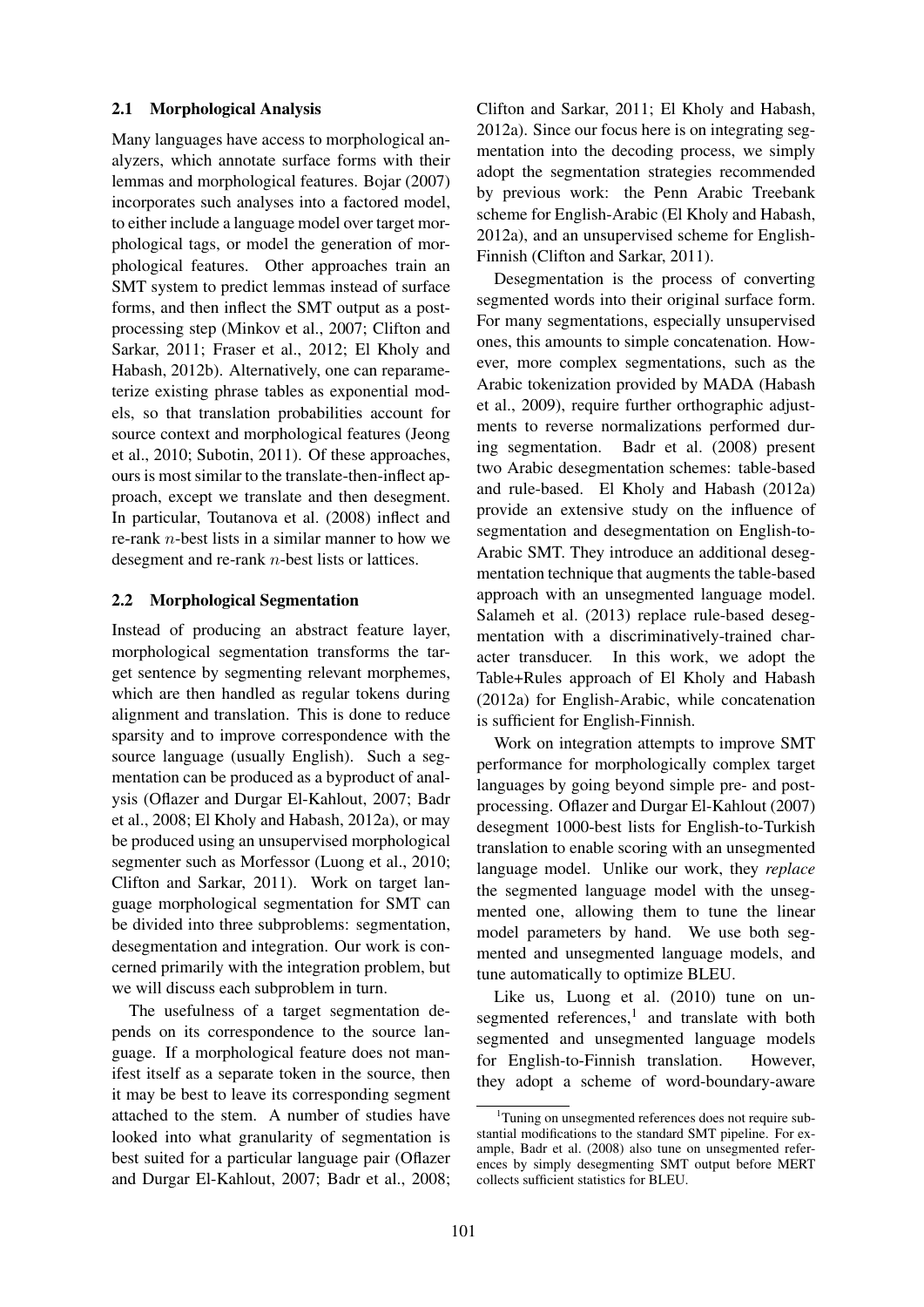morpheme-level phrase extraction, meaning that target phrases include only complete words, though those words are segmented into morphemes. This enables full decoder integration, where we do  $n$ -best and lattice re-ranking. But it also comes at a substantial cost: when target phrases include only complete words, the system can only generate word forms that were seen during training. In this setting, the sparsity reduction from segmentation helps word alignment and target language modeling, but it does not result in a more expressive translation model. Furthermore, it becomes substantially more difficult to have non-adjacent source tokens contribute morphemes to a single target word. For example, when translating "with his blue car" into the Arawhen dansiating with his one car "fillo the Ala-<br>bic بسيارته الزرقاء<br>المستقدم المصدر المصدر المصدر المصدر المصدر المصدر المصدر المصدر المصدر المصدر المصدر المصدر *bsyArth* is composed of three tokens: *b+* "with", *syArp* "car" and *+h* "his". With word-boundaryaware phrase extraction, a phrase pair containing all of "with his blue car" must have been seen in the parallel data to translate the phrase correctly at test time. With lattice desegmentation, we need only to have seen *AlzrqA'* "blue" and the three morphological pieces of *bsyArth* for the decoder and desegmenter to assemble the phrase.

# 3 Methods

Our goal in this work is to benefit from the sparsity-reducing properties of morphological segmentation while simultaneously allowing the system to reason about the final surface forms of the target language. We approach this problem by augmenting an SMT system built over target segments with features that reflect the desegmented target words. In this section, we describe our various strategies for desegmenting the SMT system's output space, along with the features that we add to take advantage of this desegmented view.

## 3.1 Baselines

The two obvious baseline approaches each decode using one view of the target language. The unsegmented approach translates without segmenting the target. This trivially allows for an unsegmented language model and never makes desegmentation errors. However, it suffers from data sparsity and poor token-to-token correspondence with the source language.

The one-best desegmentation approach segments the target language at training time and then desegments the one-best output in postprocessing. This resolves the sparsity issue, but does not allow the decoder to take into account features of the desegmented target. To the best of our knowledge, we are the first group to go beyond one-best desegmentation for English-to-Arabic translation. In English-to-Finnish, although alternative integration strategies have seen some success (Luong et al., 2010), the current state-ofthe-art performs one-best-desegmentation (Clifton and Sarkar, 2011).

#### 3.2  $n$ -best Desegmentation

The one-best approach can be extended easily by desegmenting n-best lists of segmented decoder output. Doing so enables the inclusion of an unsegmented target language model, and with a small amount of bookkeeping, it also allows the inclusion of features related to the operations performed during desegmentation (see Section 3.4). With new features reflecting the desegmented output, we can re-tune our enhanced linear model on a development set. Following previous work, we will desegment 1000-best lists (Oflazer and Durgar El-Kahlout, 2007).

Once n-best lists have been desegmented, we can tune on unsegmented references as a sidebenefit. This could improve translation quality, as it brings our training scenario closer to our test scenario (test BLEU is always measured on unsegmented references). In particular, it could address issues with translation length mismatch. Previous work that has tuned on unsegmented references has reported mixed results (Badr et al., 2008; Luong et al., 2010).

#### 3.3 Lattice Desegmentation

An  $n$ -best list reflects a tiny portion of a decoder's search space, typically fixed at 1000 hypotheses. Lattices<sup>2</sup> can represent an exponential number of hypotheses in a compact structure. In this section, we discuss how a lattice from a multi-stack phrasebased decoder such as Moses (Koehn et al., 2007) can be desegmented to enable word-level features.

#### Finite State Analogy

A phrase-based decoder produces its output from left to right, with each operation appending the translation of a source phrase to a growing target hypothesis. Translation continues un-

 $2$ Or forests for hierarchical and syntactic decoders.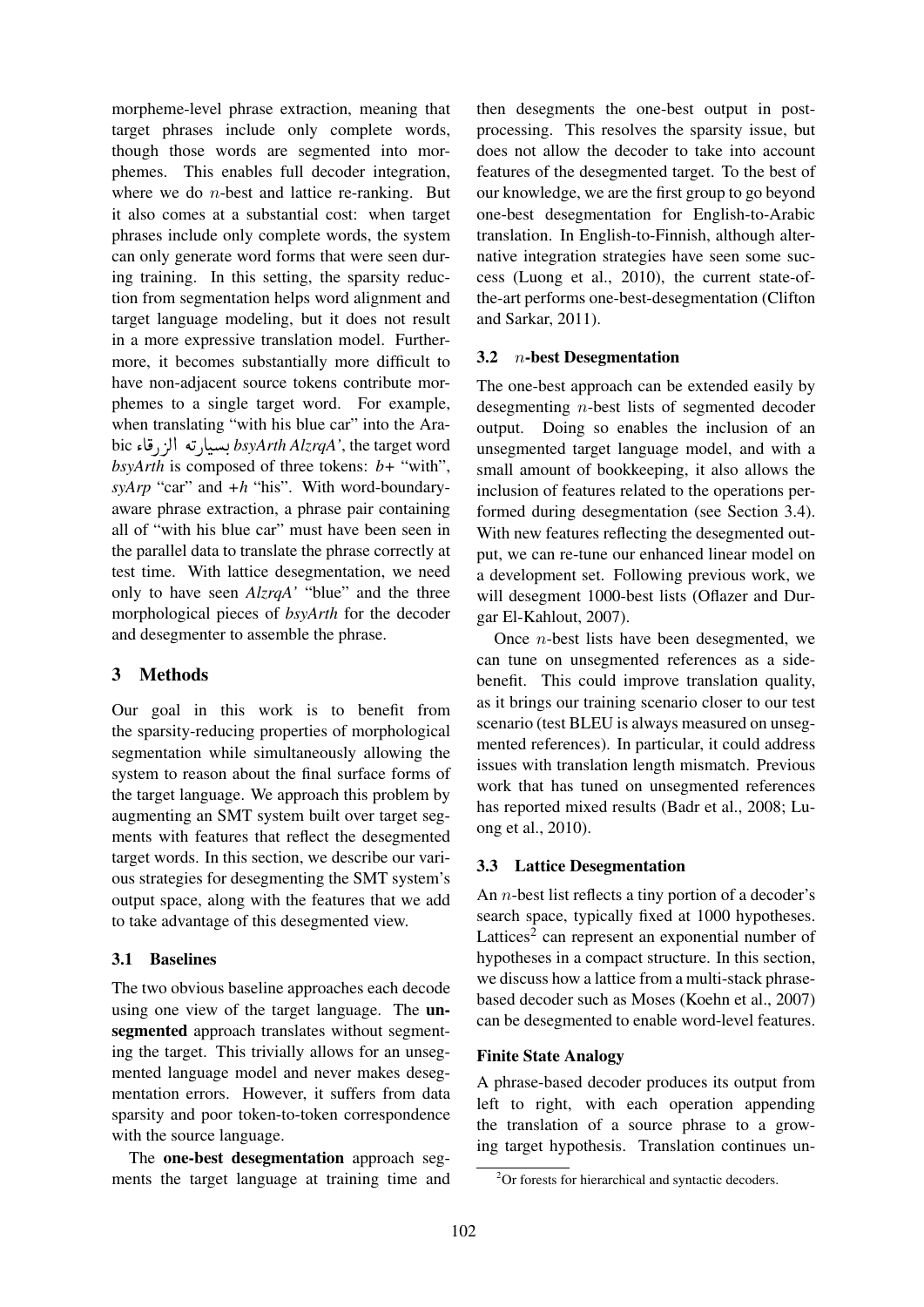

Figure 1: The finite state pipeline for a lattice translating the English fragment "with the child's game". The input morpheme lattice (a) is desegmented by composing it with the desegmenting transducer (b) to produce the word lattice (c). The tokens in (a) are: *b+* "with", *lEbp* "game", *+hm* "their", *+hA* "her", and *AlTfl* "the child".

til each source word has been covered exactly once (Koehn et al., 2003).

The search graph of a phrase-based decoder can be interpreted as a lattice, which can be interpreted as a finite state acceptor over target strings. In its most natural form, such an acceptor emits target phrases on each edge, but it can easily be transformed into a form with one edge per token, as shown in Figure 1a. This is sometimes referred to as a word graph (Ueffing et al., 2002), although in our case the segmented phrase table also produces tokens that correspond to morphemes.

Our goal is to desegment the decoder's output lattice, and in doing so, gain access to a compact, desegmented view of a large portion of the translation search space. This can be accomplished by composing the lattice with a desegmenting transducer that consumes morphemes and outputs desegmented words. This transducer must be able to consume every word in our lattice's output vocabulary. We define a word using the following regular expression:

$$
[prefix] * [stem] [suffix] * | [prefix] + [suffix] + (1)
$$

where [prefix], [stem] and [suffix] are nonoverlapping sets of morphemes, whose members are easily determined using the segmenter's segment boundary markers.<sup>3</sup> The second disjunct of Equation 1 covers words that have no clear stem, such as the Arabic  $\downarrow$  *lh* "for him", segmented as *l*+ "for" *+h* "him". Equation 1 may need to be modified for other languages or segmentation schemes, but our techniques generalize to any definition that can be written as a regular expression.

A desegmenting transducer can be constructed by first encoding our desegmenter as a table that maps morpheme sequences to words. Regardless of whether the original desegmenter was based on concatenation, rules or table-lookup, it can be encoded as a lattice-specific table by applying it to an enumeration of all words found in the lattice. We can then transform that table into a finite state transducer with one path per table entry. Finally, we take the closure of this transducer, so that the resulting machine can transduce any sequence of words. The desegmenting trans-

 $3$ Throughout this paper, we use "+" to mark morphemes as prefixes or suffixes, as in  $w+$  or  $+h$ . In Equation 1 only, we overload "+" as the Kleene cross:  $X+=X X*$ .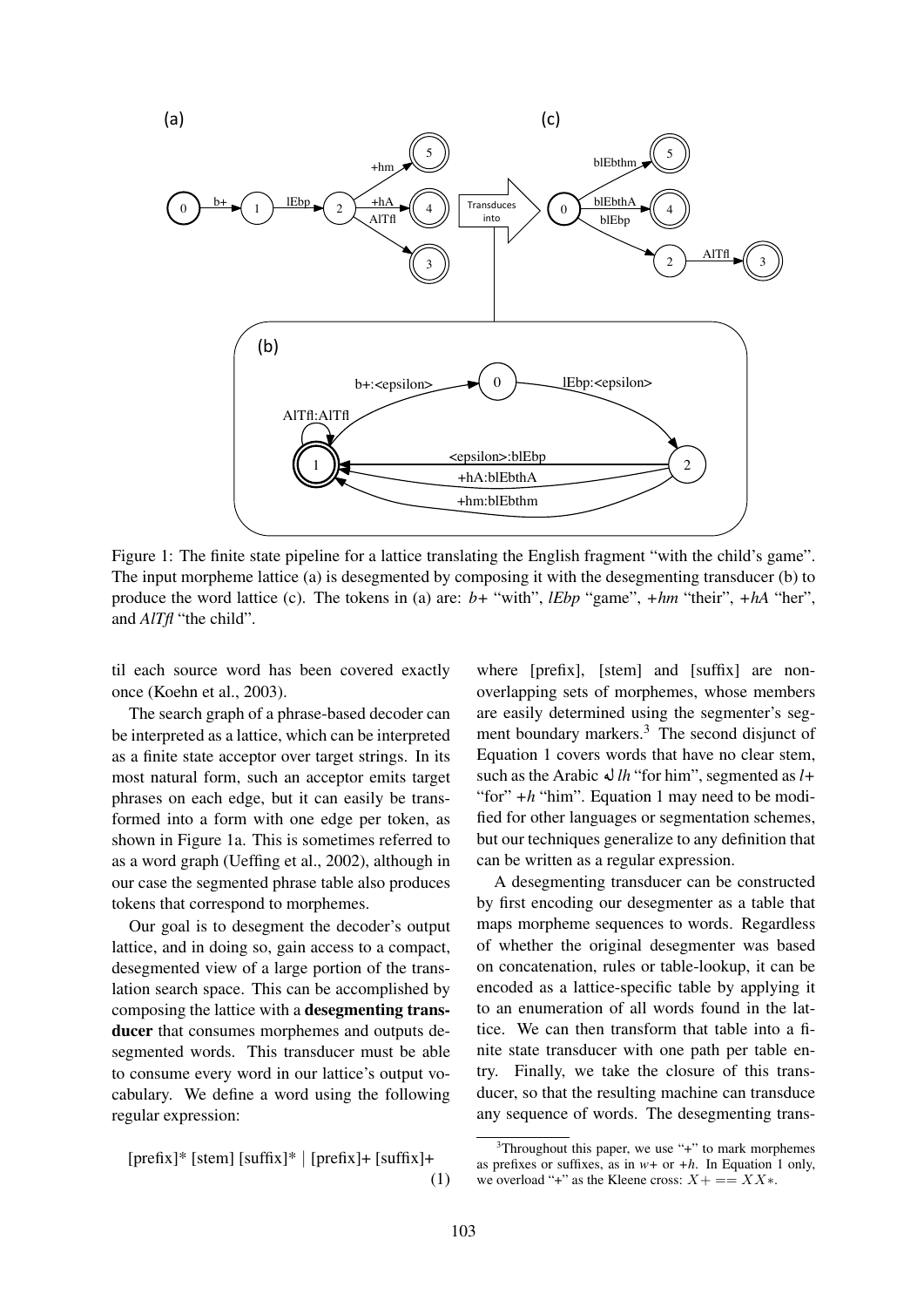ducer for our running example is shown in Figure 1b. Note that tokens requiring no desegmentation simply emit themselves. The lattice (Figure 1a) can then be desegmented by composing it with the transducer (1b), producing a desegmented lattice (1c). This is a natural place to introduce features that describe the desegmentation process, such as scores provided by a desegmentation table, which can be incorporated into the desegmenting transducer's edge weights.

We now have a desegmented lattice, but it has not been annotated with an unsegmented (wordlevel) language model. In order to annotate lattice edges with an  $n$ -gram LM, every path coming into a node must end with the same sequence of  $(n-1)$ tokens. If this property does not hold, then nodes must be split until it does. $4$  This property is maintained by the decoder's recombination rules for the segmented LM, but it is not guaranteed for the desegmented LM. Indeed, the expanded word-level context is one of the main benefits of incorporating a word-level LM. Fortunately, LM annotation as well as any necessary lattice modifications can be performed simultaneously by composing the desegmented lattice with a finite state acceptor encoding the LM (Roark et al., 2011).

In summary, we are given a segmented lattice, which encodes the decoder's translation space as an acceptor over morphemes. We compose this acceptor with a desegmenting transducer, and then with an unsegmented LM acceptor, producing a fully annotated, desegmented lattice. Instead of using a tool kit such as OpenFst (Allauzen et al., 2007), we implement both the desegmenting transducer and the LM acceptor programmatically. This eliminates the need to construct intermediate machines, such as the lattice-specific desegmenter in Figure 1b, and facilitates working with edges annotated with feature vectors as opposed to single weights.

#### Programmatic Desegmentation

Lattice desegmentation is a non-local lattice transformation. That is, the morphemes forming a word might span several edges, making desegmentation non-trivial. Luong et al. (2010) address this problem by forcing the decoder's phrase table to respect word boundaries, guaranteeing that each desegmentable token sequence is local to an edge. Inspired by the use of non-local features in forest decoding (Huang, 2008), we present an algorithm to find chains of edges that correspond to desegmentable token sequences, allowing lattice desegmentation with no phrase-table restrictions. This algorithm can be seen as implicitly constructing a customized desegmenting transducer and composing it with the input lattice on the fly.

Before describing the algorithm, we define some notation. An input morpheme lattice is a triple  $\langle n_s, \mathcal{N}, \mathcal{E} \rangle$ , where N is a set of nodes, E is a set of edges, and  $n_s \in \mathcal{N}$  is the start node that begins each path through the lattice. Each edge  $e \in \mathcal{E}$  is a 4-tuple  $\langle from, to, lex, w \rangle$ , where from,  $to \in \mathcal{N}$  are head and tail nodes, lex is a single token accepted by this edge, and  $w$  is the (potentially vector-valued) edge weight. Tokens are drawn from one of three non-overlapping morphosyntactic sets:  $lex \in Prefx \cup Stem \cup Suffix$ , where tokens that do not require desegmentation, such as complete words, punctuation and numbers, are considered to be in Stem. It is also useful to consider the set of all outgoing edges for a node  $n.out = \{e \in \mathcal{E} | e \text{ from } = n\}.$ 

With this notation in place, we can define a **chain** c to be a sequence of edges  $[e_1 \dots e_l]$  such that for  $1 \leq i \leq l$  :  $e_i \cdot to = e_{i+1} \cdot from$ . We denote singleton chains with [e], and when unambiguous, we abbreviate longer chains with their start and end node  $[e_1 \text{ from } \rightarrow e_l \text{ to}]$ . A chain is valid if it emits the beginning of a word as defined by the regular expression in Equation 1. A valid chain is complete if its edges form an entire word, and if it is part of a path through the lattice that consists only of words. In Figure 1a, the complete chains are  $[0 \rightarrow 2]$ ,  $[0 \rightarrow 4]$ ,  $[0 \rightarrow 5]$ , and  $[2 \rightarrow 3]$ . The path restriction on complete chains forces words to be bounded by other words in order to be complete.<sup>5</sup> For example, if we removed the edge  $2 \rightarrow 3$  (*AlTfl*) from Figure 1a, then  $[0 \rightarrow 2]$  ([*b*+ *lEbp*]) would cease to be a complete chain, but it would still be a valid chain. Note that in the finite-state analogy, the path restriction is implicit in the composition operation.

Algorithm 1 desegments a lattice by finding all complete chains and replacing each one with a single edge. It maintains a work list of nodes that lie on the boundary between words, and for each node on this list, it launches a depth first search

 ${}^{4}$ Or the LM composition can be done dynamically, effectively decoding the lattice with a beam or cube-pruned search (Huang and Chiang, 2007).

<sup>5</sup> Sentence-initial suffix morphemes and sentence-final prefix morphemes represent a special case that we omit for the sake of brevity. Lacking stems, they are left segmented.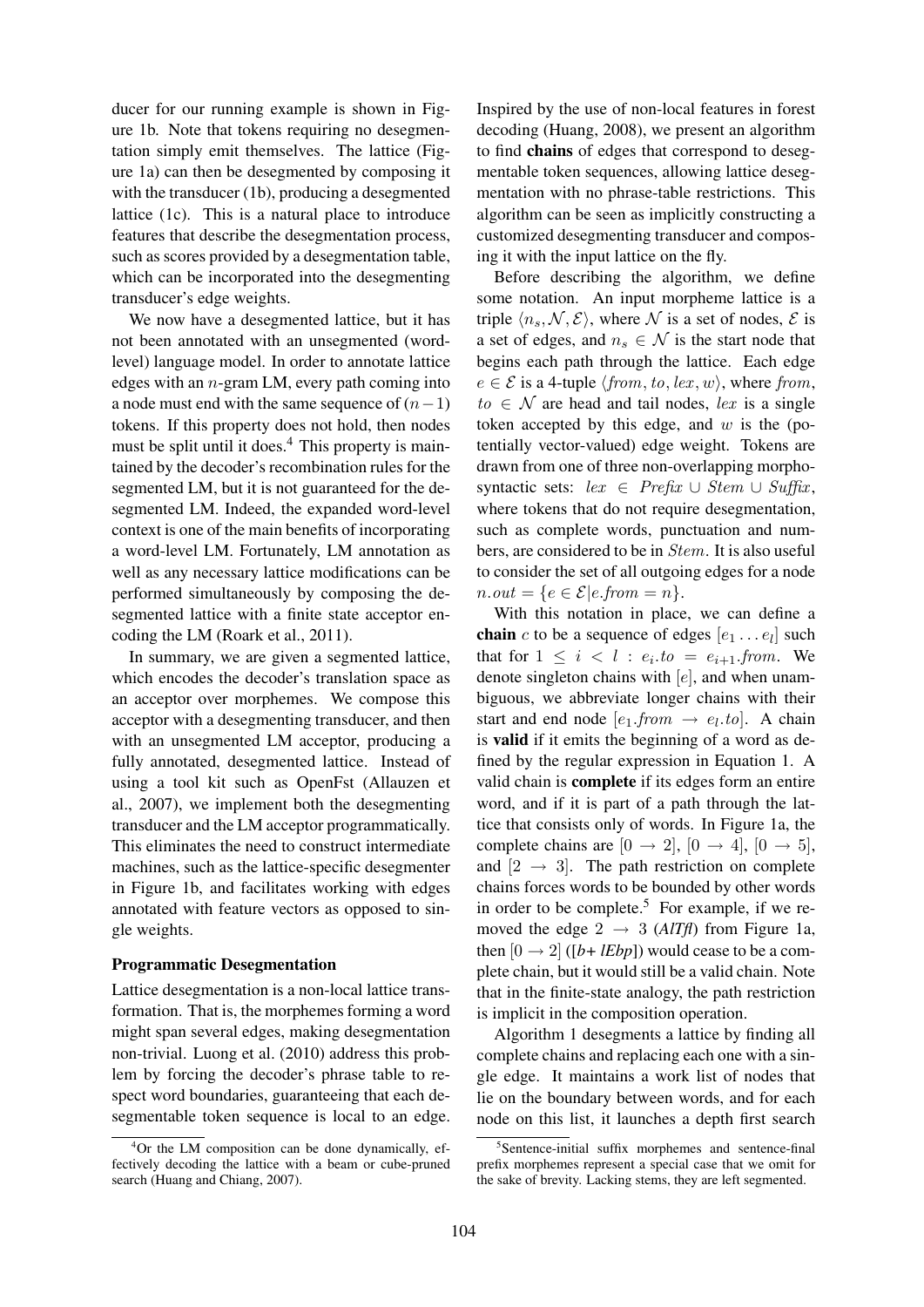**Algorithm 1** Desegment a lattice  $\langle n_s, \mathcal{N}, \mathcal{E} \rangle$ {Initialize output lattice and work list  $WL$ }  $n'_{s} = n_{s}, \mathcal{N}' = \emptyset, \mathcal{E}' = \emptyset, WL = [n_{s}]$ while  $n = WL$ .pop() do {Work on each node only once} if  $n \in \mathcal{N}'$  then continue  $\mathcal{N}' = \mathcal{N}' \cup \{n\}$ {Initialize the chain stack  $C$ }  $C = \emptyset$ for  $e \in n$ . *out* do **if**  $[e]$  is valid **then**  $C.\text{push}([e])$ {Depth-first search for complete chains} while  $[e_1, \ldots, e_l] = \mathcal{C} . pop()$  do {Attempt to extend chain} for  $e \in e_l$  to out do **if**  $[e_1 \dots e_l, e]$  is valid **then**  $\mathcal{C}.push([e_1, \ldots, e_l, e])$ else Mark  $[e_1, \ldots, e_l]$  as complete {Desegment complete chains} **if**  $[e_1, \ldots, e_l]$  is complete **then**  $WL$ .push $(e_l.to)$  $\mathcal{E}' = \mathcal{E}' \cup \{\text{desc}([e_1,\ldots,e_l])\}$ return  $\langle n'_s, \mathcal{N}', \mathcal{E}' \rangle$ 

to find all complete chains extending from it. The search recognizes the valid chain  $c$  to be complete by finding an edge e such that  $c + e$  forms a chain, but not a valid one. By inspection of Equation 1, this can only happen when a prefix or stem follows a stem or suffix, which always marks a word boundary. The chains found by this search are desegmented and then added to the output lattice as edges. The nodes at end points of these chains are added to the work list, as they lie at word boundaries by definition. Note that although this algorithm creates completely new edges, the resulting node set  $\mathcal{N}'$  will be a subset of the input node set  $\mathcal N$ . The complement  $\mathcal N - \mathcal N'$  will consist of nodes that are word-internal in all paths through the input lattice, such as node 1 in Figure 1a.

# Programmatic LM Integration

Programmatic composition of a lattice with an n-gram LM acceptor is a well understood problem. We use a dynamic program to enumerate all  $(n - 1)$ -word contexts leading into a node, and then split the node into multiple copies, one for each context. With each node corresponding to a single LM context, annotation of outgoing edges with *n*-gram LM scores is straightforward.

#### 3.4 Desegmentation Features

Our re-ranker has access to all of the features used by the decoder, in addition to a number of features enabled by desegmentation.

Desegmentation Score We use a table-based desegmentation method for Arabic, which is based on segmenting an Arabic training corpus and memorizing the observed transformations to reverse them later. Finnish does not require a table, as all words can be desegmented with simple concatenation. The Arabic table consists of  $X \rightarrow Y$  entries, where X is a target morpheme sequence and Y is a desegmented surface form. Several entries may share the same  $X$ , resulting in multiple desegmentation options. For the sake of symmetry with the unambiguous Finnish case, we augment Arabic  $n$ -best lists or lattices with only the most frequent desegmentation  $Y^6$ . We provide the desegmentation score  $\log p(Y|X)$ =  $\log \left( \frac{\text{count of } X \rightarrow Y}{\text{count of } X} \right)$  as a feature, to indicate the entry's ambiguity in the training data.<sup>7</sup> When an X is missing from the table, we fall back on a set of desegmentation rules (El Kholy and Habash, 2012a) and this feature is set to 0. This feature is always 0 for English-Finnish.

Contiguity One advantage of our approach is that it allows discontiguous source words to translate into a single target word. In order to maintain some control over this powerful capability, we create three binary features that indicate the contiguity of a desegmentation. The first feature indicates that the desegmented morphemes were translated from contiguous source words. The second indicates that the source words contained a single discontiguity, as in a word-by-word translation of the "with his blue car" example from Section 2.2. The third indicates two or more discontiguities.

Unsegmented LM A 5-gram LM trained on unsegmented target text is used to assess the fluency of the desegmented word sequence.

# 4 Experimental Setup

We train our English-to-Arabic system using 1.49 million sentence pairs drawn from the NIST 2012 training set, excluding the UN data. This training set contains about 40 million Arabic tokens before

 $6$ Allowing the re-ranker to choose between multiple Y s is a natural avenue for future work.

We also experimented on  $\log p(X|Y)$  as an additional feature, but observed no improvement in translation quality.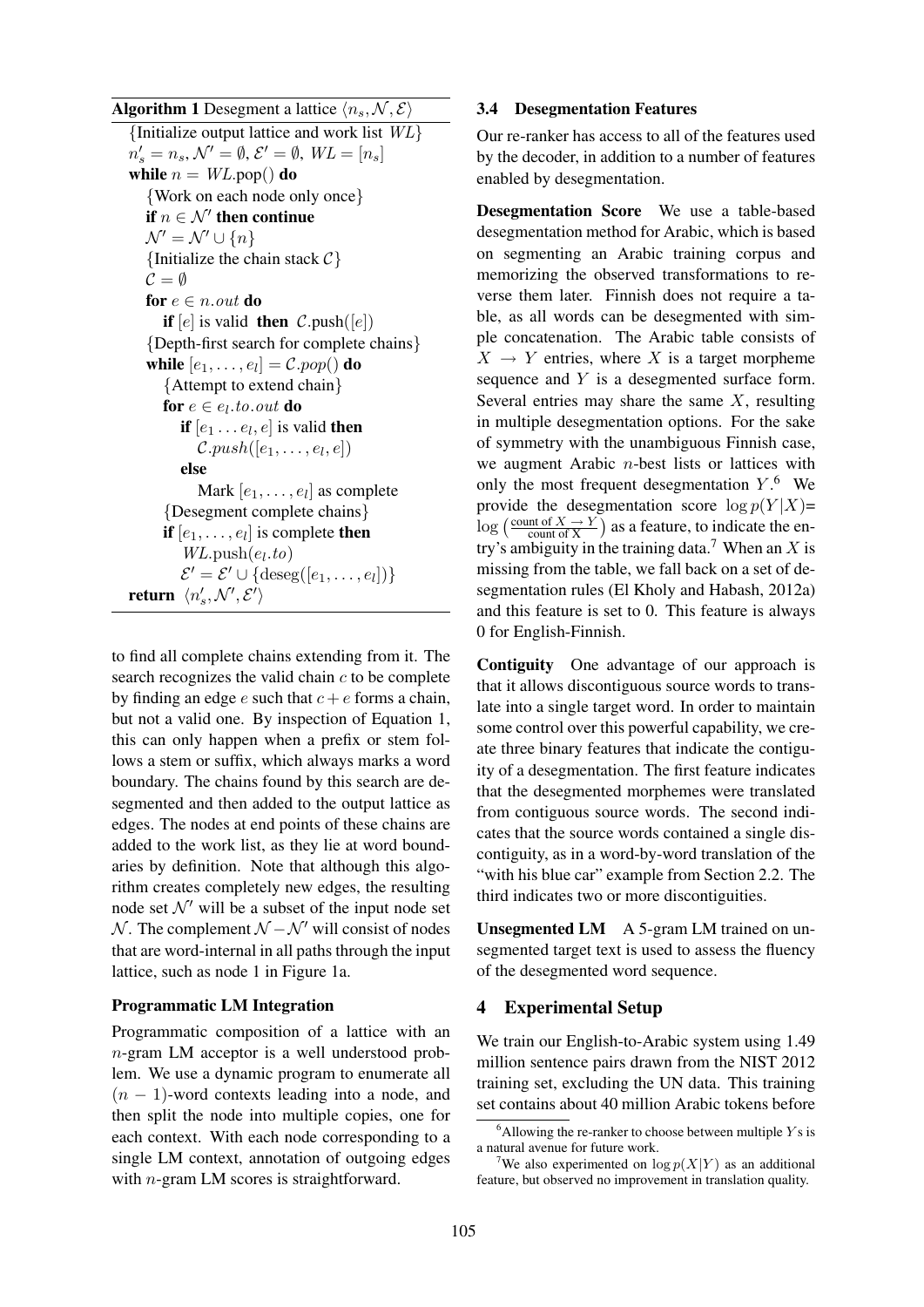segmentation, and 47 million after segmentation. We tune on the NIST 2004 evaluation set (1353 sentences) and evaluate on NIST 2005 (1056 sentences). As these evaluation sets are intended for Arabic-to-English translation, we select the first English reference to use as our source text.

Our English-to-Finnish system is trained on the same Europarl corpus as Luong et al. (2010) and Clifton and Sarkar (2011), which has roughly one million sentence pairs. We also use their development and test sets (2000 sentences each).

# 4.1 Segmentation

For Arabic, morphological segmentation is performed by MADA 3.2 (Habash et al., 2009), using the Penn Arabic Treebank (PATB) segmentation scheme as recommended by El Kholy and Habash (2012a). For both segmented and unsegmented Arabic, we further normalize the script by converting different forms of Alif ļ しらり @ c<br>آ to ي ی I and Ya و bare Alif | and dotless Ya بي. To generate the desegmentation table, we analyze the segmentations from the Arabic side of the parallel training data to collect mappings from morpheme sequences to surface forms.

For Finnish, we adopt the Unsup L-match segmentation technique of Clifton and Sarkar (2011), which uses Morfessor (Creutz and Lagus, 2005) to analyze the 5,000 most frequent Finnish words. The analysis is then applied to the Finnish side of the parallel text, and a list of segmented suffixes is collected. To improve coverage, words are further segmented according to their longest matching suffix from the list. As Morfessor does not perform any orthographic normalizations, it can be desegmented with simple concatenation.

# 4.2 Systems

We align the parallel data with GIZA++ (Och et al., 2003) and decode using Moses (Koehn et al., 2007). The decoder's log-linear model includes a standard feature set. Four translation model features encode phrase translation probabilities and lexical scores in both directions. Seven distortion features encode a standard distortion penalty as well as a bidirectional lexicalized reordering model. A KN-smoothed 5-gram language model is trained on the target side of the parallel data with SRILM (Stolcke, 2002). Finally, we include word and phrase penalties. The decoder uses the default parameters for English-to-Arabic, except that the

maximum phrase length is set to 8. For Englishto-Finnish, we follow Clifton and Sarkar (2011) in setting the hypothesis stack size to 100, distortion limit to 6, and maximum phrase length to 20.

The decoder's log-linear model is tuned with MERT (Och, 2003). Re-ranking models are tuned using a batch variant of hope-fear MIRA (Chiang et al., 2008; Cherry and Foster, 2012), using the *n*-best variant for *n*-best desegmentation, and the lattice variant for lattice desegmentation. MIRA was selected over MERT because we have an in-house implementation that can tune on lattices very quickly. During development, we confirmed that MERT and MIRA perform similarly, as is expected with fewer than 20 features. Both the decoder's log-linear model and the re-ranking models are trained on the same development set. Historically, we have not seen improvements from using different tuning sets for decoding and reranking. Lattices are pruned to a density of 50 edges per word before re-ranking.

We test four different systems. Our first baseline is Unsegmented, where we train on unsegmented target text, requiring no desegmentation step. Our second baseline is 1-best Deseg, where we train on segmented target text and desegment the decoder's 1-best output. Starting from the system that produced 1-best Deseg, we then output either 1000-best lists or lattices to create our two experimental systems. The 1000-best Deseg system desegments, augments and re-ranks the decoder's 1000-best list, while Lattice Deseg does the same in the lattice. We augment  $n$ -best lists and lattices using the features described in Section 3.4.<sup>8</sup>

We evaluate our system using BLEU (Papineni et al., 2002) and TER (Snover et al., 2006). Following Clark et al. (2011), we report average scores over five random tuning replications to account for optimizer instability. For the baselines, this means 5 runs of decoder tuning. For the desegmenting re-rankers, this means 5 runs of reranker tuning, each working on  $n$ -best lists or lattices produced by the same (representative) decoder weights. We measure statistical significance using MultEval (Clark et al., 2011), which implements a stratified approximate randomization test to account for multiple tuning replications.

<sup>8</sup>Development experiments on a small-data English-to-Arabic scenario indicated that the Desegmentation Score was not particularly useful, so we exclude it from the main comparison, but include it in the ablation experiments.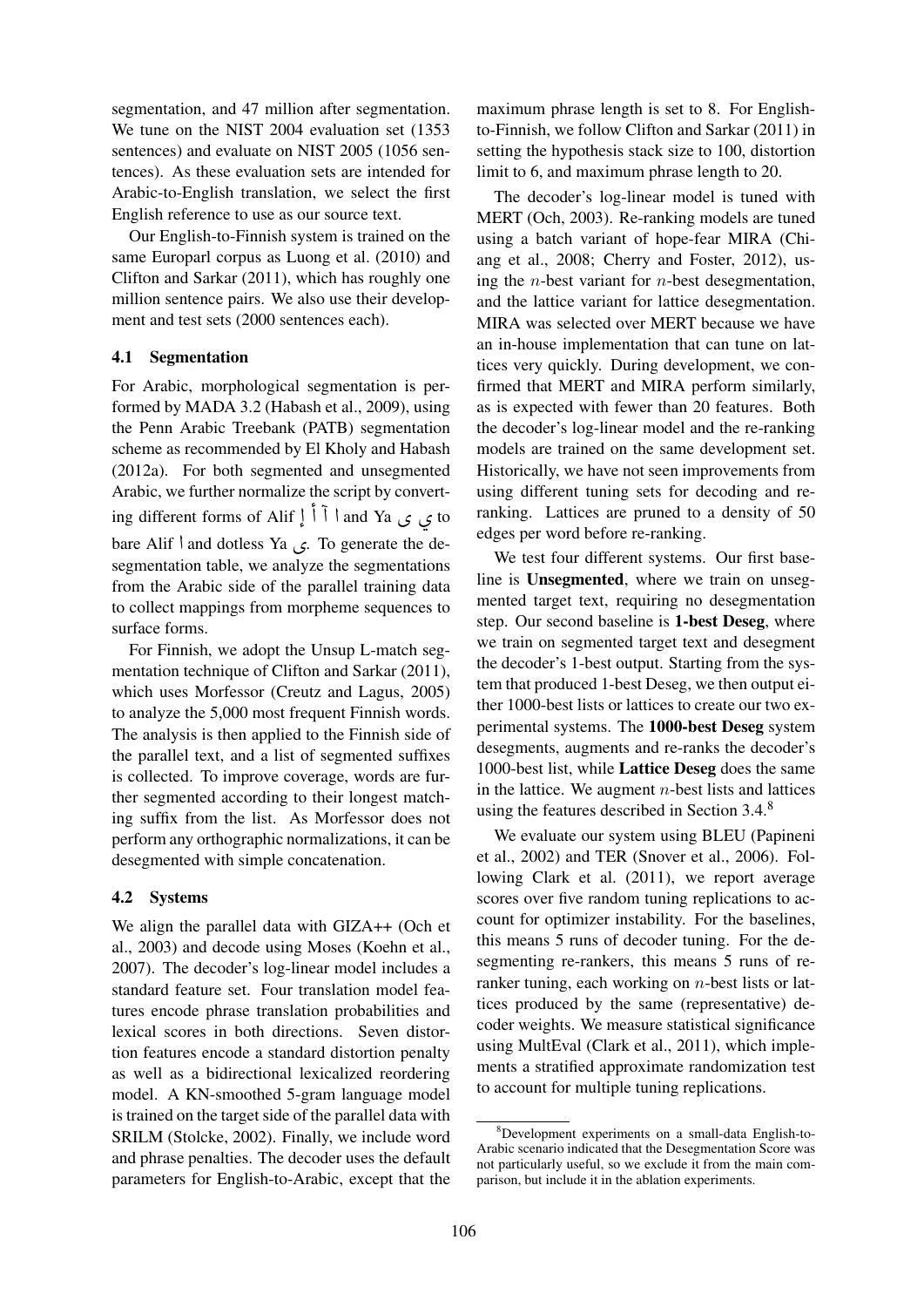Tables 1 and 2 report results averaged over 5 tuning replications on English-to-Arabic and Englishto-Finnish, respectively. In all scenarios, both 1000-best Deseg and Lattice Deseg significantly outperform the 1-best Deseg baseline ( $p < 0.01$ ).

For English-to-Arabic, 1-best desegmentation results in a 0.7 BLEU point improvement over training on unsegmented Arabic. Moving to lattice desegmentation more than doubles that improvement, resulting in a BLEU score of 34.4 and an improvement of 1.0 BLEU point over 1-best desegmentation. 1000-best desegmentation also works well, resulting in a 0.6 BLEU point improvement over 1-best. Lattice desegmentation is significantly better ( $p < 0.01$ ) than 1000-best desegmentation.

For English-to-Finnish, the Unsup L-match segmentation with 1-best desegmentation does not improve over the unsegmented baseline. The segmentation may be addressing issues with model sparsity, but it is also introducing errors that would have been impossible had words been left unsegmented. In fact, even with our lattice desegmenter providing a boost, we are unable to see a significant improvement over the unsegmented model. As we attempted to replicate the approach of Clifton and Sarkar (2011) exactly by working with their segmented data, this difference is likely due to changes in Moses since the publication of their result. Nonetheless, the 1000-best and lattice desegmenters both produce significant improvements over the 1-best desegmentation baseline, with Lattice Deseg achieving a 1-point improvement in TER. These results match the established state-of-the-art on this data set, but also indicate that there is still room for improvement in identifying the best segmentation strategy for Englishto-Finnish translation.

We also tried a similar Morfessor-based segmentation for Arabic, which has an unsegmented test set BLEU of 32.7. As in Finnish, the 1-best desegmentation using Morfessor did not surpass the unsegmented baseline, producing a test BLEU of only 31.4 (not shown in Table 1). Lattice desegmentation was able to boost this to 32.9, slightly above 1-best desegmentation, but well below our best MADA desegmentation result of 34.4. There appears to be a large advantage to using MADA's supervised segmentation in this scenario.

| <b>Model</b>         | Dev         | Test |      |
|----------------------|-------------|------|------|
|                      | <b>BLEU</b> | BLEU | TER  |
| Unsegmented          | 244         | 32.7 | 49.4 |
| 1-best Deseg         | 24 4        | 33.4 | 48.6 |
| 1000-best Deseg      | 25.0        | 34.0 | 48.0 |
| <b>Lattice Deseg</b> | 25.2        | 344  | 47 7 |

Table 1: Results for English-to-Arabic translation using MADA's PATB segmentation.

| <b>Model</b>         | Dev         | Test |      |
|----------------------|-------------|------|------|
|                      | <b>BLEU</b> | BLEU | TER  |
| Unsegmented          | 15.4        | 15.1 | 70.8 |
| 1-best Deseg         | 15.3        | 14.8 | 71.9 |
| 1000-best Deseg      | 15.4        | 15.1 | 71.5 |
| <b>Lattice Deseg</b> | 15.5        | 15.1 | 70.9 |

| Table 2: Results for English-to-Finnish translation |
|-----------------------------------------------------|
| using unsupervised segmentation.                    |

## 5.1 Ablation

We conducted an ablation experiment on Englishto-Arabic to measure the impact of the various features described in Section 3.4. Table 3 compares different combinations of features using lattice desegmentation. The unsegmented LM alone yields a 0.4 point improvement over the 1-best desegmentation score. Adding contiguity indicators on top of the unsegmented LM results in another 0.6 point improvement. As anticipated, the tuner assigns negative weights to discontiguous cases, encouraging the re-ranker to select a safer translation path when possible. Judging from the output on the NIST 2005 test set, the system uses these discontiguous desegmentations very rarely: only 5% of desegmented tokens align to discontiguous source phrases. Adding the desegmentation score to these two feature groups does not improve performance, confirming the results we observed during development. The desegmentation score would likely be useful in a scenario where we provide multiple desegmentation options to the re-ranker; for now, it indicates only the ambiguity of a fixed choice, and is likely redundant with information provided by the language model.

#### 5.2 Error Analysis

In order to better understand the source of our improvements in the English-to-Arabic scenario, we conducted an extensive manual analysis of the differences between 1-best and lattice deseg-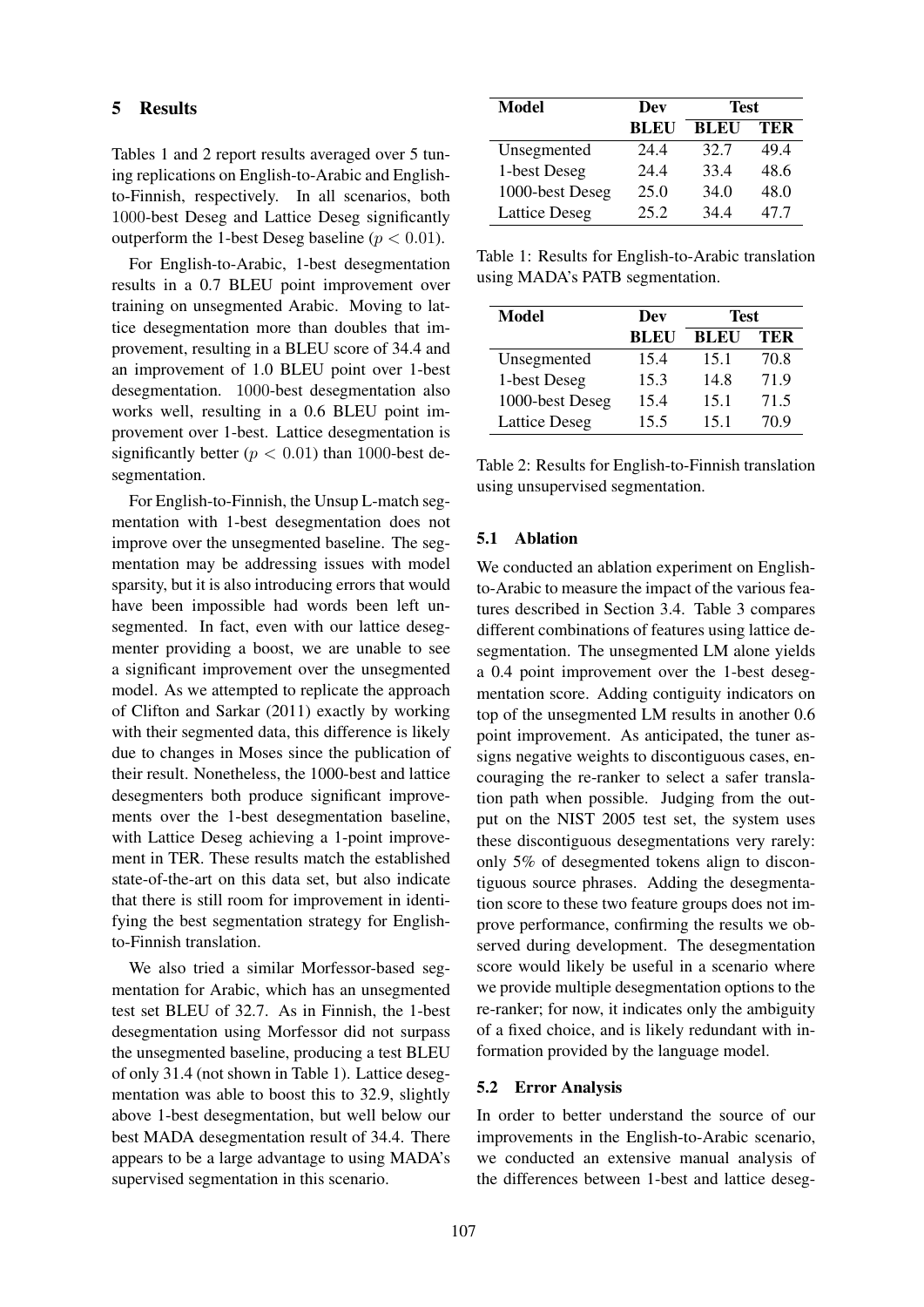| <b>Features</b>        | dev       | test. |
|------------------------|-----------|-------|
| 1-best Deseg           | 24.5 33.4 |       |
| + Unsegmented LM       | 24.9      | 33.8  |
| + Contiguity           | 25.2 34.4 |       |
| + Desegmentation Score | 25.2 34.3 |       |

Table 3: The effect of feature ablation on BLEU score for English-to-Arabic translation with lattice desegmentation.

mentation on our test set. We compared the output of the two systems using the Unix tool *wdiff* , which transforms a solution to the longestcommon-subsequence problem into a sequence of multi-word insertions and deletions (Hunt and McIlroy, 1976). We considered adjacent insertiondeletion pairs to be (potentially phrasal) substitutions, and collected them into a file, omitting any unpaired insertions or deletions. We then sampled 650 cases where the two sides of the substitution were deemed to be related, and divided these cases into categories based on how the lattice desegmentation differs from the one-best desegmentation. We consider a phrase to be correct only if it can be found in the reference.

Table 4 breaks down per-phrase accuracy according to four manually-assigned categories: (1) clitical – the two systems agree on a stem, but at least one clitic, often a prefix denoting a preposition or determiner, was dropped, added or replaced; (2) **lexical** – a word was changed to a morphologically unrelated word with a similar meaning; (3) **inflectional** – the words have the same stem, but different inflection due to a change in gender, number or verb tense; (4) part-of-speech – the two systems agree on the lemma, but have selected different parts of speech.

For each case covering a single phrasal difference, we compare the phrases from each system to the reference. We report the number of instances where each system matched the reference, as well as cases where they were both incorrect. The majority of differences correspond to clitics, whose correction appears to be a major source of the improvements obtained by lattice desegmentation. This category is challenging for the decoder because English prepositions tend to correspond to multiple possible forms when translated into Arabic. It also includes the frequent cases involving the nominal determiner prefix *Al* "the" (left unsegmented by the PATB scheme), and the

|                | Lattice | 1-best  | <b>B</b> oth |
|----------------|---------|---------|--------------|
|                | Correct | Correct | Incorrect    |
| Clitical       | 157     | 71      | 79           |
| Lexical        | 61      | 39      | XO           |
| Inflectional   | 37      | 32      | 47           |
| Part-of-speech | 19      |         | ш            |

Table 4: Error analysis for English-to-Arabic translation based on 650 sampled instances.

sentence-initial conjunction *w+* "and". The second most common category is lexical, where the unsegmented LM has drastically altered the choice of translation. The remaining categories show no major advantage for either system.

# 6 Conclusion

We have explored deeper integration of morphological desegmentation into the statistical machine translation pipeline. We have presented a novel, finite-state-inspired approach to lattice desegmentation, which allows the system to account for a desegmented view of many possible translations, without any modification to the decoder or any restrictions on phrase extraction. When applied to English-to-Arabic translation, lattice desegmentation results in a 1.0 BLEU point improvement over one-best desegmentation, and a 1.7 BLEU point improvement over unsegmented translation. We have also applied our approach to English-to-Finnish translation, and although segmentation in general does not currently help, we are able to show significant improvements over a 1-best desegmentation baseline.

In the future, we plan to explore introducing multiple segmentation options into the lattice, and the application of our method to a full morphological analysis (as opposed to segmentation) of the target language. Eventually, we would like to replace the functionality of factored translation models (Koehn and Hoang, 2007) with lattice transformation and augmentation.

# Acknowledgments

Thanks to Ann Clifton for generously providing the data and segmentation for our English-to-Finnish experiments, and to Marine Carpuat and Roland Kuhn for their helpful comments on an earlier draft. This research was supported by the Natural Sciences and Engineering Research Council of Canada.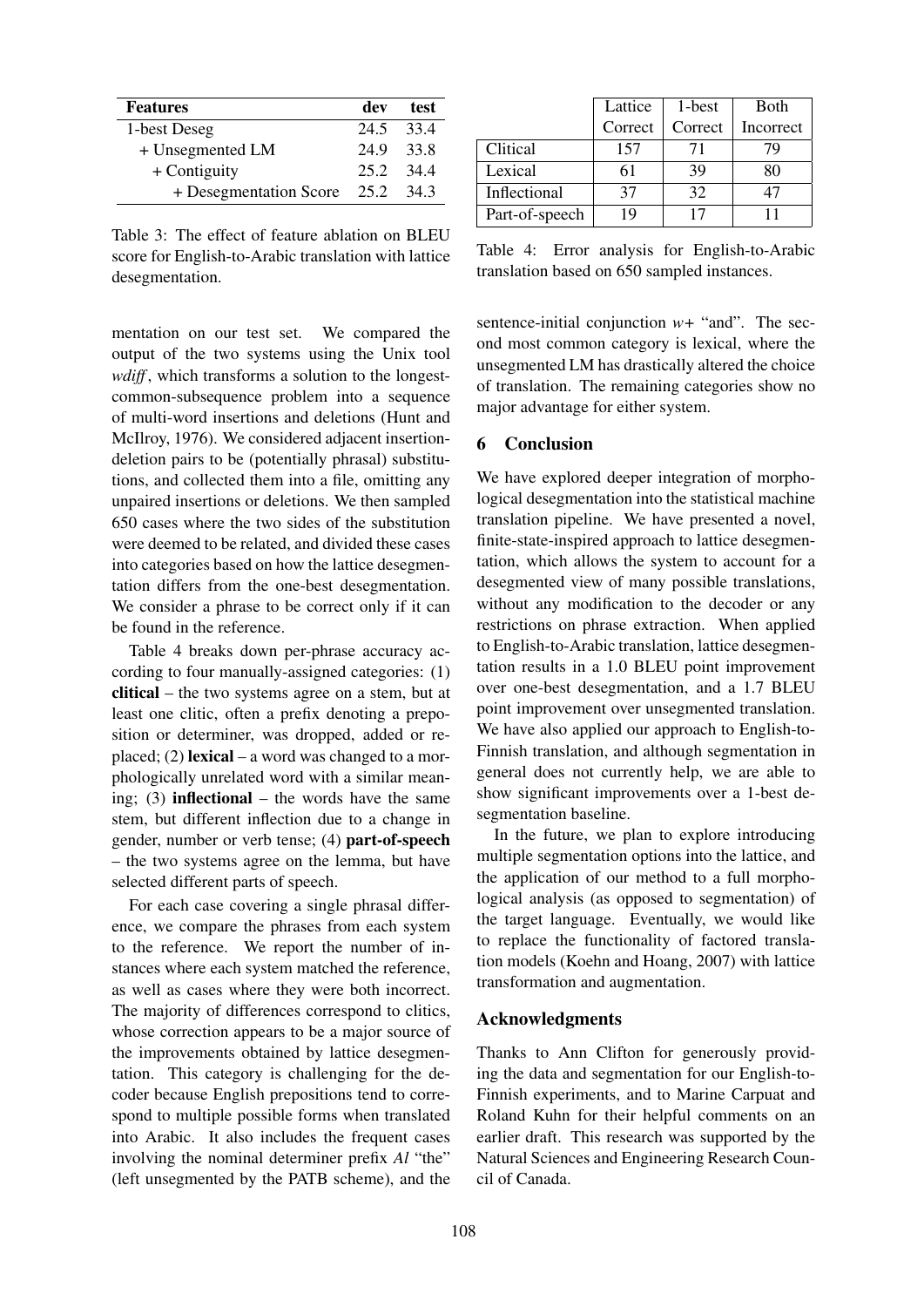#### References

- Cyril Allauzen, Michael Riley, Johan Schalkwyk, Wojciech Skut, and Mehryar Mohri. 2007. OpenFst: A general and efficient weighted finite-state transducer library. In *Proceedings of the Ninth International Conference on Implementation and Application of Automata, (CIAA 2007)*, volume 4783 of *Lecture Notes in Computer Science*, pages 11–23. Springer. http://www.openfst.org.
- Ibrahim Badr, Rabih Zbib, and James Glass. 2008. Segmentation for English-to-Arabic statistical machine translation. In *Proceedings of ACL*, pages 153–156.
- Ondřej Bojar. 2007. English-to-Czech factored machine translation. In *Proceedings of the Second Workshop on Statistical Machine Translation*, pages 232–239, Prague, Czech Republic, June.
- Colin Cherry and George Foster. 2012. Batch tuning strategies for statistical machine translation. In *Proceedings of HLT-NAACL*, Montreal, Canada, June.
- David Chiang, Yuval Marton, and Philip Resnik. 2008. Online large-margin training of syntactic and structural translation features. In *Proceedings of EMNLP*, pages 224–233.
- Jonathan H. Clark, Chris Dyer, Alon Lavie, and Noah A. Smith. 2011. Better hypothesis testing for statistical machine translation: Controlling for optimizer instability. In *Proceedings of ACL*, pages 176–181.
- Ann Clifton and Anoop Sarkar. 2011. Combining morpheme-based machine translation with postprocessing morpheme prediction. In *Proceedings of the 49th Annual Meeting of the Association for Computational Linguistics: Human Language Technologies*, pages 32–42, Portland, Oregon, USA, June.
- Mathias Creutz and Krista Lagus. 2005. Inducing the morphological lexicon of a natural language from unannotated text. In *In Proceedings of the International and Interdisciplinary Conference on Adaptive Knowledge Representation and Reasoning (AKRR05*, pages 106–113.
- Ahmed El Kholy and Nizar Habash. 2012a. Orthographic and morphological processing for English— Arabic statistical machine translation. *Machine Translation*, 26(1-2):25–45, March.
- Ahmed El Kholy and Nizar Habash. 2012b. Translate, predict or generate: Modeling rich morphology in statistical machine translation. *Proceeding of the Meeting of the European Association for Machine Translation*.
- Alexander Fraser, Marion Weller, Aoife Cahill, and Fabienne Cap. 2012. Modeling inflection and wordformation in SMT. In *Proceedings of the 13th Conference of the European Chapter of the Association*

*for Computational Linguistics*, pages 664–674, Avignon, France, April. Association for Computational Linguistics.

- Nizar Habash, Owen Rambow, and Ryan Roth. 2009. Mada+tokan: A toolkit for Arabic tokenization, diacritization, morphological disambiguation, POS tagging, stemming and lemmatization. In Khalid Choukri and Bente Maegaard, editors, *Proceedings of the Second International Conference on Arabic Language Resources and Tools*, Cairo, Egypt, April. The MEDAR Consortium.
- Liang Huang and David Chiang. 2007. Forest rescoring: Faster decoding with integrated language models. In *Proceedings of the 45th Annual Meeting of the Association of Computational Linguistics*, pages 144–151, Prague, Czech Republic, June.
- Liang Huang. 2008. Forest reranking: Discriminative parsing with non-local features. In *Proceedings of ACL-08: HLT*, pages 586–594, Columbus, Ohio, June.
- James W. Hunt and M. Douglas McIlroy. 1976. An algorithm for differential file comparison. Technical report, Bell Laboratories, June.
- Minwoo Jeong, Kristina Toutanova, Hisami Suzuki, and Chris Quirk. 2010. A discriminative lexicon model for complex morphology. In *The Ninth Conference of the Association for Machine Translation in the Americas*.
- Philipp Koehn and Hieu Hoang. 2007. Factored translation models. In *Proceedings of the 2007 Joint Conference on Empirical Methods in Natural Language Processing and Computational Natural Language Learning (EMNLP-CoNLL)*, pages 868– 876, Prague, Czech Republic, June. Association for Computational Linguistics.
- Philipp Koehn, Franz Joesef Och, and Daniel Marcu. 2003. Statistical phrase-based translation. In *Proceedings of HLT-NAACL*, pages 127–133.
- Philipp Koehn, Hieu Hoang, Alexandra Birch, Chris Callison-Burch, Marcello Federico, Nicola Bertoldi, Brooke Cowan, Wade Shen, Christine Moran, Richard Zens, Chris Dyer, Ondrej Bojar, Alexandra Constantin, and Evan Herbst. 2007. Moses: Open source toolkit for statistical machine translation. In *Proceedings of the 45th Annual Meeting of the Association for Computational Linguistics Companion Volume Proceedings of the Demo and Poster Sessions*, pages 177–180, Prague, Czech Republic, June. Association for Computational Linguistics.
- Minh-Thang Luong, Preslav Nakov, and Min-Yen Kan. 2010. A hybrid morpheme-word representation for machine translation of morphologically rich languages. In *Proceedings of the 2010 Conference on Empirical Methods in Natural Language Processing*, pages 148–157, Cambridge, MA, October.